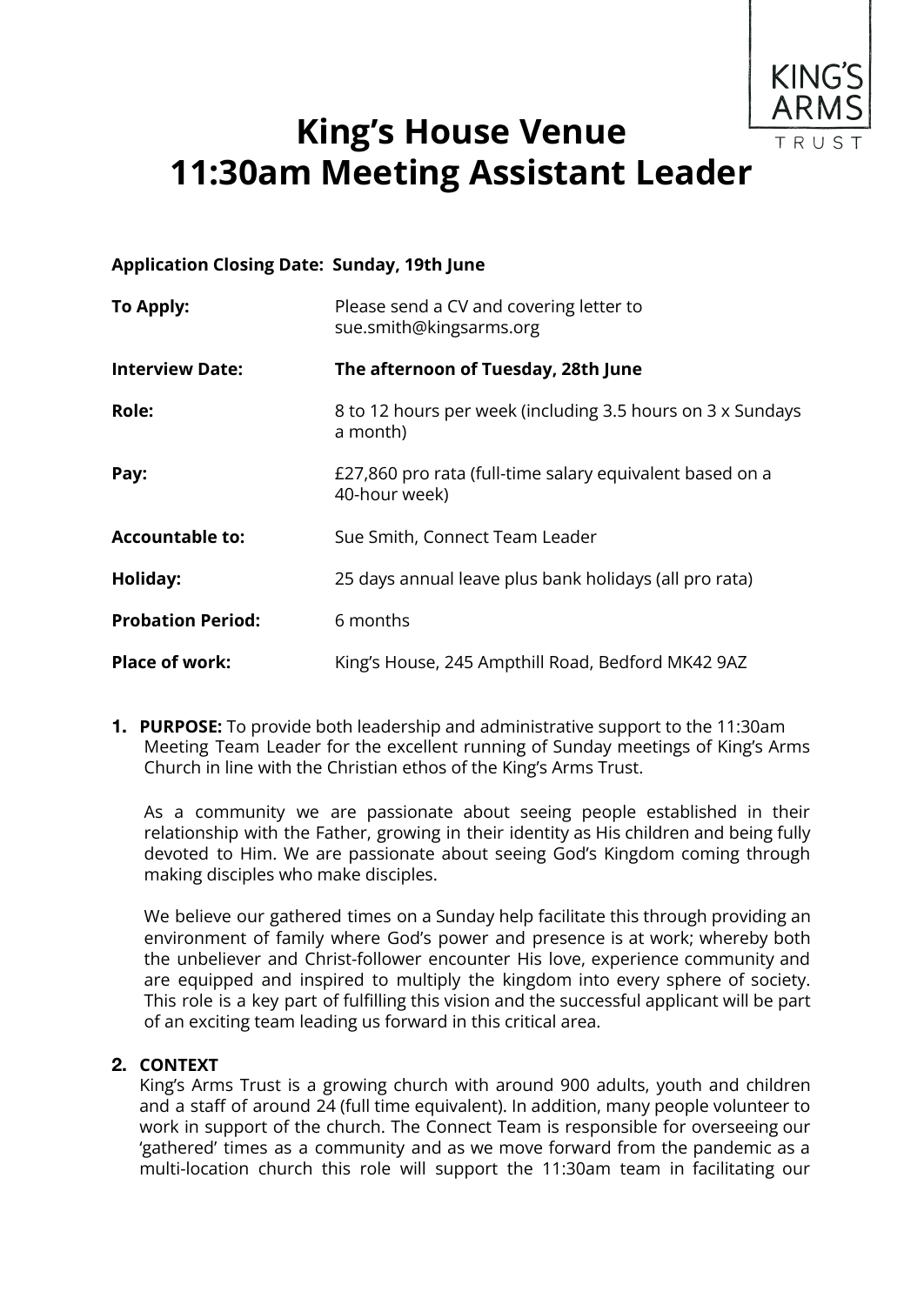vision and values across this congregation on a Sunday.

#### **3. PRINCIPAL RESPONSIBILITIES**

#### **One Church Connect Team**

- Play an active role in the Connect Team responsible for the oversight on Sundays
- Take ownership of tasks and research, specific to the 11:30am meeting
- Maintain statistics and reports and communicate through the One Church Connect Team

#### **11:30am Team Meetings**

- Support the 11:30am Meeting Team Leader in communicating and organising team meetings, taking minutes and passing out actions to the team
- Organise and create an outline for each term for the 11.30am meeting to implement foundational principles for the 11.30am community
- Organise and attend regular meetings with the Core Team and Wider Team for the 11.30am meeting
- Organise 11.30am community moments to build the church family
- Liaise with other teams to coordinate 'location specific' Sundays or special events

## **Oversight of 11:30am Volunteer Teams**

- Take responsibility for recruiting and supporting thriving teams working together towards providing an excellent Sunday experience in a manner that is in line with the King's Arms culture and in line with the Christian ethos of the King's Arms Trust. This will include organising meetings with various team leaders and volunteers and investing in developing those that serve
- Manage serving rotas and handle communications across multiple teams connected to Sunday operations
- Direct leadership of the Sunday Point Person (SPP) team and serve on this team regularly
- Lead the multiplication of team leaders for 'Welcome and Hospitality' serving areas
- Train and regularly meet with the volunteer teams to build relationships and promote spiritual growth for those serving
- Ensure the team is supported with the number of volunteers and roles required week to week

#### **Operations (in partnership with 9:30am Meeting Assistant Leader)**

- Ensure materials are ready for each Sunday slides, videos, creative needs, communion, hospitality, etc
- Ensure signage is operational, storage rooms are kept in order and stock is up to date
- Assist with managing budgets

## **Administrative support for occasional Sunday events and One Church Sunday gatherings**